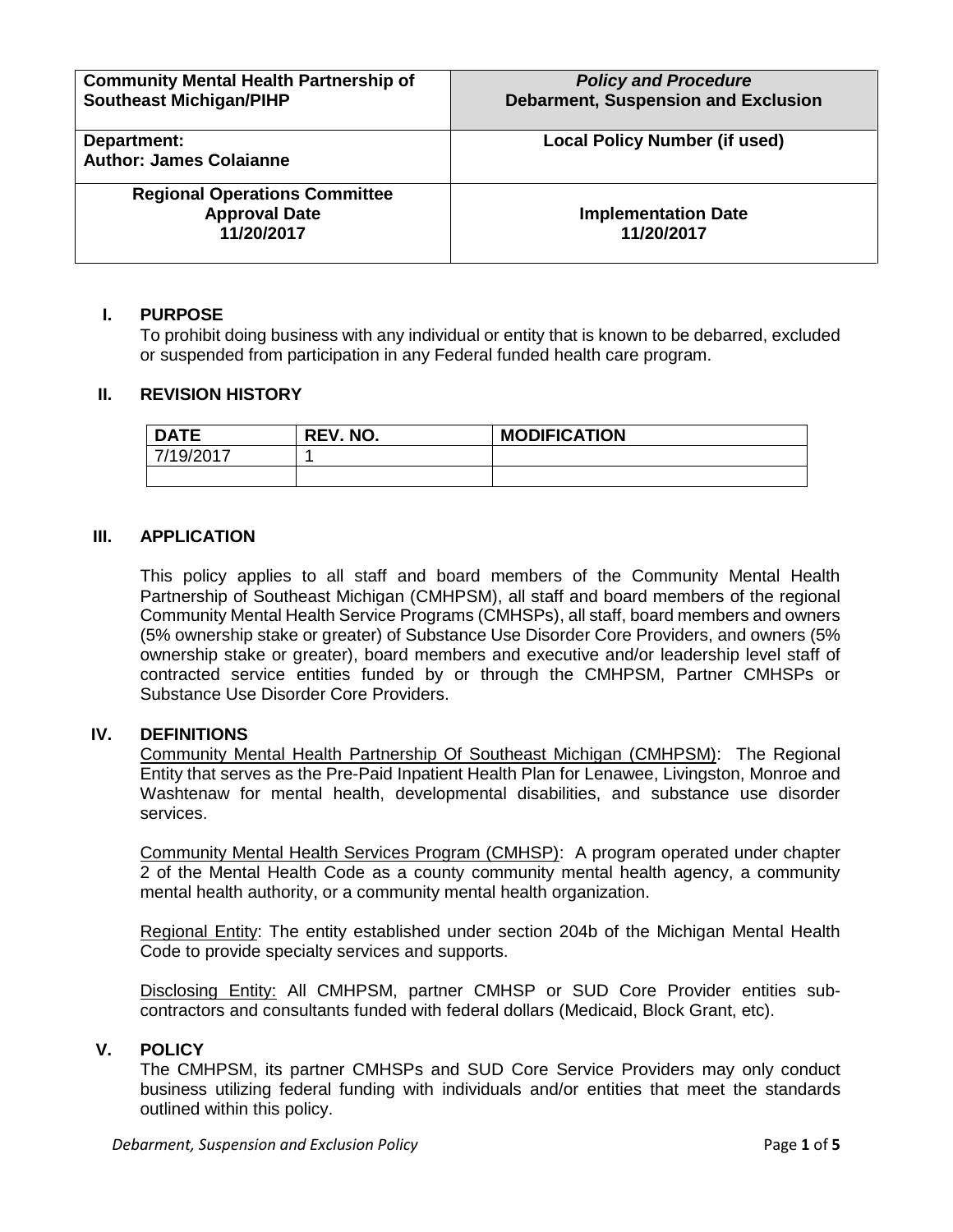# **VI. STANDARDS**

- **A. Disclosing Entity Attestation**  All CMHPSM, partner CMHSP or SUD core providers that contract with federal funding (Medicaid, Block Grant, etc.) must require the following attestations be made applicable to sub-contracted individuals and/or entities within their sub-contracts:
	- 1. Are not presently debarred, suspended, proposed for disbarment, declared ineligible, or voluntarily excluded from covered transactions by any Federal department or PIHP;
	- 2. Have not within a three-year period preceding the current fiscal year been convicted of or had a civil judgment rendered against him/her for commission of fraud or a criminal offense in connection with obtaining, attempting to obtain, or performing a public (Federal, State, or local) transaction of contract under a public transaction; violation of Federal or State antitrust statuses or commission of embezzlement, theft, forgery, bribery, falsification or destruction of records, making false statements, or receiving stolen property;
	- 3. Are not presently indicted or otherwise criminally or civilly charged by a government entity (Federal, State, or local) with commission of any of the offenses enumerated in (2) above, and;
	- 4. Have not within a three-year period preceding the current fiscal year had one or more public transactions (Federal, State, or local) terminated for cause or default.
- **B. Identifying Information** The CMHPSM, partner CMHSPs and SUD core providers, shall obtain the following identifying information from the required disclosers outlined in Standard C.
	- 1. **Individuals:**
		- **a. First Name;**
		- **b. Middle Name;**
		- **c. Last Name;**
		- **d. Date of Birth;**
		- **e. National Provider Identification (NPI)\***

(\*Only if individual has been assigned an NPI number. Not all individuals will have an NPI number as it is associated with clinical service delivery.)

- **f. Social Security Number.**
- 2. **Entities:**
	- **a.** Entity's Organizational Name;
	- **b.** Entity's Doing Business As (DBA) Name if different than Organizational Name;
	- **c.** Entity's Federal Employer Identification Number (EIN).
- **C. Required Disclosers** The CMHPSM and its partner CMHSPs shall collect the previously cited identifying information in Standard B from the following individuals and entities:
	- 1. **Required Individual Disclosers**
		- **a. Direct Employees:**
			- All direct employees of the CMHPSM;
			- All direct employees of the partner CMHSPs;
			- All direct employees of the SUD Core Service Provider.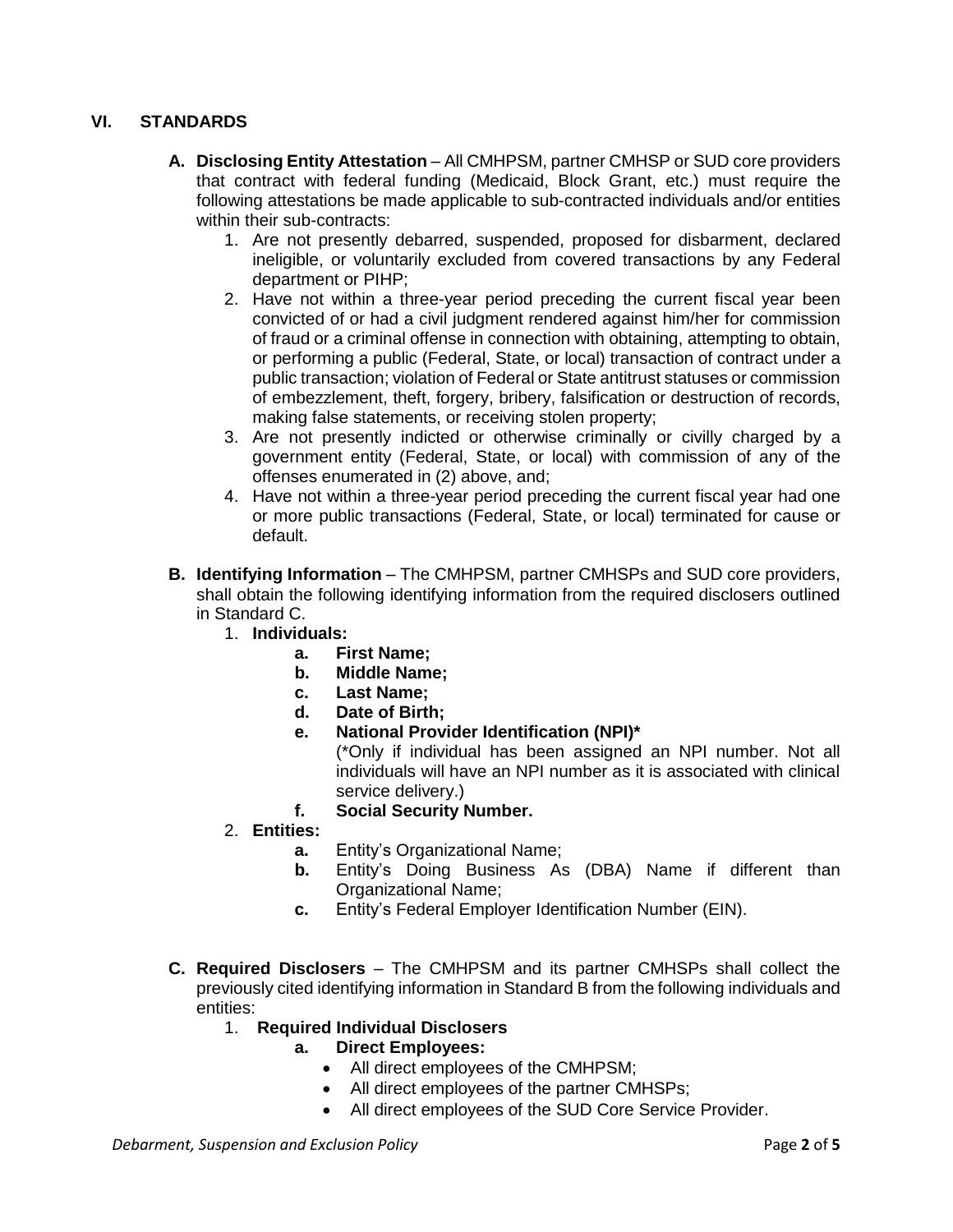# **b. Direct Board Members:**

- CMHPSM Board Members;
- CMHSP Board Members;
- SUD Core Service Provider Board Members.

#### **c. Direct Owners:**

• All individuals with an ownership stake of 5% or more of an SUD Core Service Provider that is not a governmental entity.

#### **d. Licensed Independent Practitioners (LIPs):**

- LIPs contracted with the CMHPSM:
- LIPs contracted with a Partner CMHSP;
- LIPs contracted with an SUD Core Service Provider.

#### **e. Individual Consultants:**

- Consultants contracted with the CMHPSM;
- Consultants contracted with a Partner CMHSP;
- Consultants contracted with an SUD Core Service Provider.

## 2. **Required Entity Disclosers and Associated Individuals Disclosers**

## **a. Entity:**

- All contracted service provider entities contracted with the CMHPSM, a partner CMHSP and/or a SUD Core Service Provider to deliver federally funded services. All legal name(s) and associated employer identification numbers must be disclosed by the entity.
- **b. Individuals Associated with an Entity:**
	- Owners All individuals with an ownership stake of 5% or more of a contracted service provider entity contracted with the CMHPSM, a partner CMHSP and/or a SUD Core Service Provider to deliver federally funded services
	- Board Members All Board Members of a contracted service provider entity contracted with the CMHPSM, a partner CMHSP and/or a SUD Core Service Provider to deliver federally funded services.
	- Managing Employees All managing or leadership level employees of a contracted service provider entity contracted with the CMHPSM, a partner CMHSP and/or a SUD Core Service Provider to deliver federally funded services. For example: Executive Directors, Chief Level Positions (CEO, CFO, COO, CIO), Clinical Directors, Program Directors, and any other employees determined to be management or leadership level.
- **D. Debarment and Exclusion Verification List** The CMHPSM and partner CMHSPs are required to collect the identifying information identified in Standard B, on all required reporters identified in Standard C to create the Debarment and Exclusion Verification List. The data within the Debarment and Exclusion Verification List must be collected at the following instances as required by 42 CFR 455.104: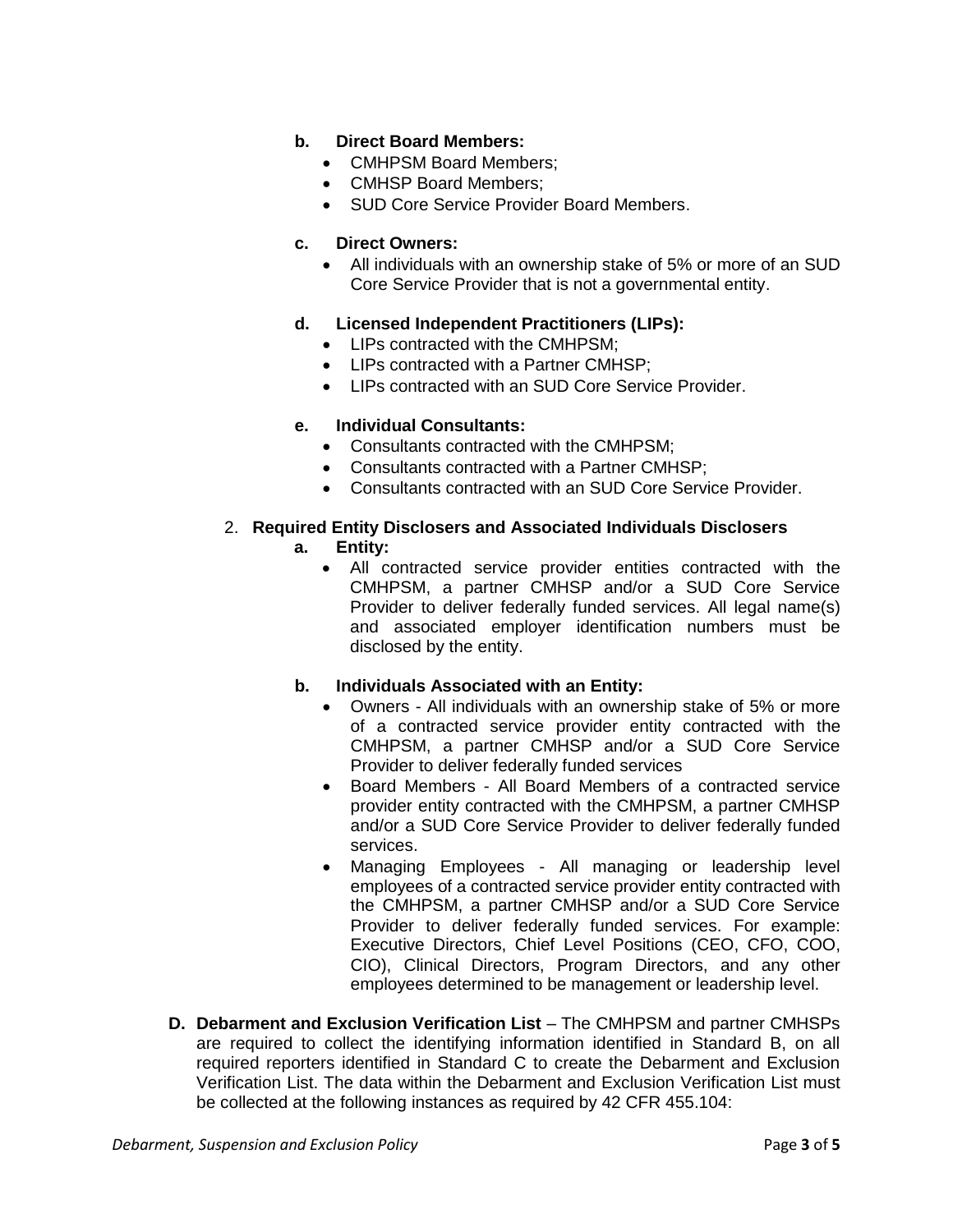- 1. Upon submission of a provider credentialing application to join the CMHPSM provider network.
- 2. Upon submission of a provider re-credentialing application to continue participation as a CMHPSM network provider.
- 3. Upon execution of a service contract or re-execution of a service contract.
- 4. Within 35 days of change of ownership of sub-contracted entities contracted with the CMHPSM, partner CMHSPs or SUD core providers.
- **E. Monthly Monitoring –** The CMHPSM and partner CMHSPs shall create individual monthly monitoring lists to be verified through the CMHPSM monthly verification process. The CMHSPs will create their monthly monitoring lists individually.
	- 1. The CMHPSM will conduct the monthly verification searches on behalf of the CMHPSM region, based upon the debarment and exclusion verification lists compiled individually by the CMHPSM itself, the partner CMHSPs and SUD Core Providers information lists compiled by the CMHSP.
	- 2. The CMHPSM will utilize software or other processes to ensure that individuals and entities on the CMHPSM debarment and exclusion verification list are not found on any of the federal or state databases which identify debarred, excluded or suspended individuals and entities.
	- 3. Monthly search results will be returned to the partner CMHSPs and SUD Core Providers. Individuals and entities initially found to match records found in any state or federal debarment and exclusion list will be further verified:
		- **a.** Any individuals initially identified as matching a record found in a federal or state debarment, exclusion or suspension database by first, middle, last name and date of birth will be notified by the CMHPSM, CMHSP or SUD Core Provider that the individual has a relationship with..
		- **b.** The CMHPSM will conduct all verification/substantiation activities for individuals and entities with direct relationships with the CMHPSM. The CMHSP or SUD Core Provider with the direct relationship with the individual or entity will conduct all further verification information gathering activities after the initial monthly search conducted by the CMHPSM.
	- 4. The CMHPSM, CMHSP and SUD Core Providers are unable to employ, fund or contract with individuals or entities if they are substantiated to be on any state or federal debarment and exclusion list. Individuals and/or entities that are debarred, suspended and/or excluded from federal participation are immediately deemed ineligible for any CMHPSM, CMHSP or SUD Core Provider payments utilizing federal funds.

# **F. Notification of Program Related Convictions**

# 1. **Notification from CMHSP Partner or SUD Core Provider**

The partner CMHSPs and SUD Core Providers must immediately notify the CMHPSM and MDHHS if any individuals or entities disclose, attest to, or are found to have been convicted of program related crimes as identified in Section 1128 (a) and 1128(b) (1) (2) or (3) of the Social Security Act.

# 2. **Notification by CMHPSM**

The CMHPSM will immediately notify MDHHS if any individuals or entities disclose, attest to, or are found to have been convicted of program related